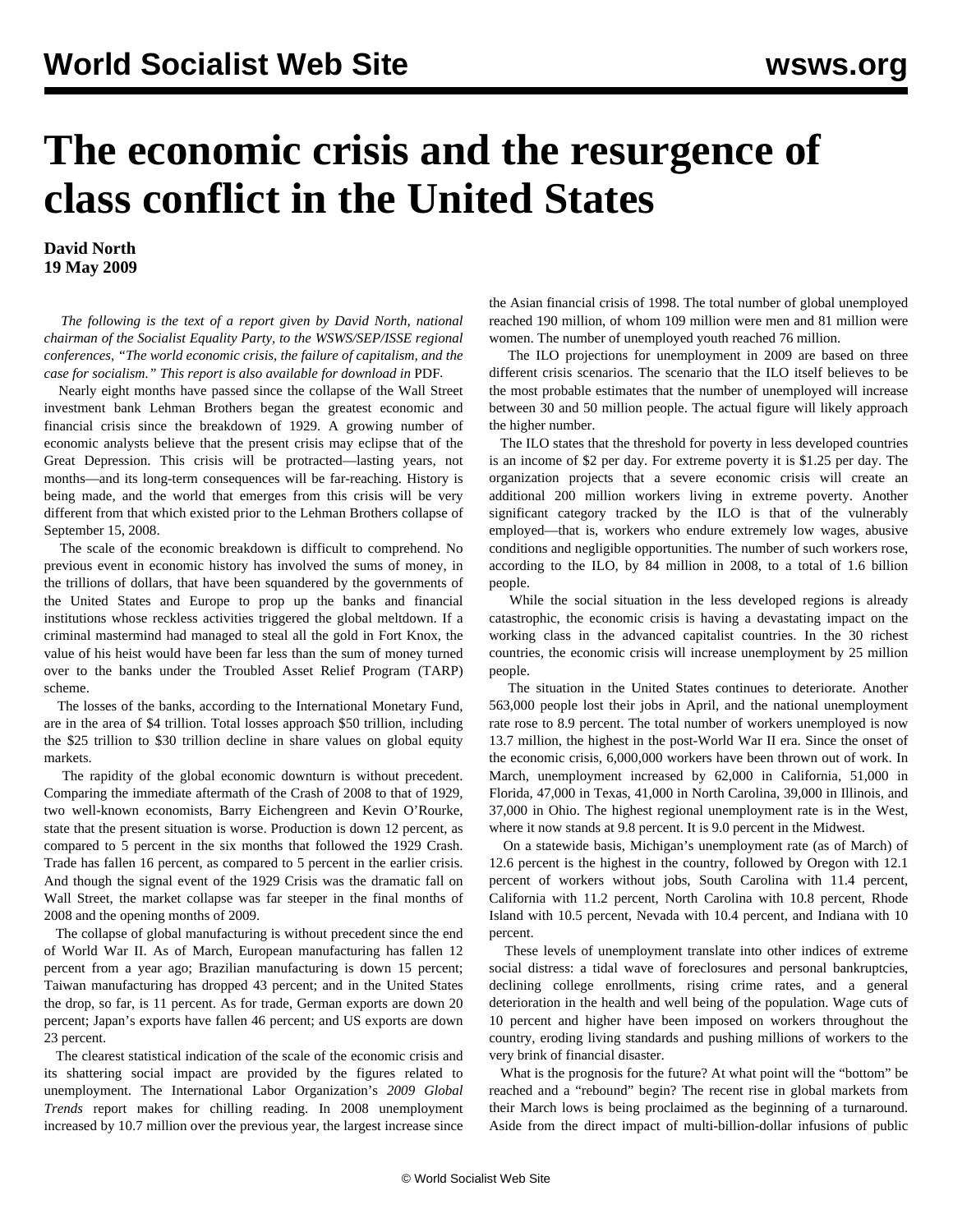money into the banking system, there is little hard data that justifies various optimistic forecasts of an imminent end of the recession. Let us keep in mind that the most recent US employment statistics showed nothing more promising than a slightly less severe rate of job losses. That is not exactly great news. Moreover, speculation about an imminent "rebound" reflects an incorrect understanding of the present crisis. Of course, it is not entirely beyond the realm of possibility that there may be, at some point, an improvement in the conjuncture. Nor is it difficult to imagine that the economic situation may continue to deteriorate.

 However, whatever the short-term fluctuations in the markets and other indices of the global economy, there will not be a return to the *status quo ante.* The previous conditions are gone and will not return. This is not only because massive damage has been done to the global financial system. This crisis marks the breakdown in the global structure of world capitalism as it emerged from the Second World War. It is not an accident that the present crisis originated in the United States. The essential significance of this crisis lies precisely in the fact that it arises out of the long-developing deterioration of the dominant global economic position of the United States.

 This crisis is the form in which a fundamental restructuring of the American and global economy, and the social and class relations upon which it is based, is taking place. It can be resolved only in one of two ways: Either on a capitalist or on a socialist basis. The first, the capitalist solution, will mean a drastic lowering of the living standards of the working class in the United States, Europe and throughout the world. This solution will require massive internal repression, the destruction of the democratic rights of the working class, and the unleashing of military violence on a scale not seen since World War II.

 The only alternative to this catastrophic scenario is the socialist solution, which requires the taking of political power by the American and international working class, the establishment of popular democratic control of industrial, financial and natural resources, and the development of a scientifically-planned global economy that is dedicated to the satisfaction of the needs of society as a whole, rather than the destructive pursuit of profit and personal wealth.

 The crisis has laid bare the corrupt and parasitical character of the world capitalist system, based on American-inspired "free-market" capitalism that has evolved over the past 30 years. The vast enrichment of a small section of society and the unprecedented growth of social inequality were, as has now become clear, the symptoms of a corrupt and diseased economic system. In the harsh light of this crisis, an increasing number of economic commentators are acknowledging that the policies and practices that led to the present crisis can be traced back to the coming to power of Margaret Thatcher in Britain in 1979 and the election of Ronald Reagan in 1980. Their dual victories led to a repudiation of the managed capitalism advocated by John Maynard Keynes and the introduction of the freemarket "fundamentalism" of Milton Friedman.

 There is an element of truth in this analysis, but it evades the more basic question: why did this change take place? The shift from Keynesianism to Friedmanite free-market fundamentalism was a response by powerful sections of the ruling class in Britain and the United States to an already far-advanced crisis of the capitalist system. As far back as 1967, there were growing indications that the mechanisms devised by Keynes to stabilize and rebuild capitalism in the aftermath of World War II were breaking down. The system of dollar-gold convertibility adopted at the Bretton Woods Conference of 1944, which established the stable international monetary system that provided the basis for the post-war economic expansion, was increasingly unviable by the late 1960s. In August 1971, the system broke down completely when President Richard Nixon ended dollar-gold convertibility.

 Three interrelated factors contributed to the breakdown of Bretton Woods. The first was the gradual erosion in the course of the 1950s and

1960s of the dominant economic position that the United States had enjoyed in the aftermath of the Second World War. The second was a general decline in the rate of profit in the mid-1960s that placed considerable pressure on American, European and Japanese corporations and intensified global competitive pressures. Finally, the militancy of the working class, throughout the world, frustrated efforts by the capitalist class to find a way out of the crisis through the intensified exploitation of the working class.

 The period between 1967 and 1975 was characterized by an international eruption of working class militancy and political radicalization. The French General Strike of May-June 1968, the massive strike wave in Italy in 1969, the upsurge of the working class in South America, the powerful strikes in Britain, spearheaded by the coal miners, that eventually forced the right-wing conservative government out of office, the strikes of shipyard workers in Gdansk that staggered the Stalinist regime in Poland, and the resistance of Greek, Portuguese and Spanish workers that ultimately shattered the dictatorships in their countries were among the most significant manifestations of a global wave of labor militancy that was assuming revolutionary dimensions. This movement extended well beyond the major capitalist centers. Throughout Africa, the Middle East, Latin America and Asia, the popular masses were engaged in mass struggles aimed at the eradication of the remaining vestiges of American and European colonialism. The struggle of the Vietnamese masses was the most heroic manifestation of this worldwide movement.

 The working class in the United States played a significant role in this global process. The historic struggle for civil rights that shook American society in the 1950s and 1960s was, in essence, a struggle by the most exploited and impoverished sections of the American working class against oppression and discrimination that was rooted, in the final analysis, in the class structure of American society. In cities such as Los Angeles, Newark, and Detroit, these struggles assumed an insurrectionary form. The state governments responded by mobilizing their national guards and imposing martial law. In the case of Detroit, President Lyndon Johnson dispatched federal troops to suppress the popular revolt.

 Strike activity—the most basic indicator of class militancy—increased dramatically from the mid-1960s on, among broad sections of the industrial working class. After the stormy struggles of the 1930s and late 1940s, there had been a gradual decline in strikes in the 1950s and early 1960s. An exception was 1959, when a bitter 116-day strike involving hundreds of thousands of steelworkers cost steel companies millions of man-days in lost production time. Between 1960 and 1966, the number of man-days lost as a result of strikes oscillated between 10 and 16 million annually. The situation shifted radically in 1967, when work stoppages cost employers 31 million man-days. The figure rose to 35 million mandays in 1968. In 1969 it slipped slightly to 29 million man-days. In 1970 the total man-days lost as a result of work stoppages hit 52.7 million. That was the year of a two-month-long strike of auto workers against General Motors. It was also the year of the massacre by national guardsmen of four students at Kent State University.

 Strike levels declined to about 16 million work days lost in 1972 and 1973, in large measure due to the collaboration of the AFL-CIO, Teamsters and UAW on a Government-Management-Labor committee that had been set up to control wage demands. But in 1974, spearheaded by militant coal miners, work stoppages claimed almost 32 million mandays. Strike levels slipped to 17.5 million man-days in 1975. However, for the rest of the decade, from 1976 through 1980, strikes cost employers between 20 and 23 million man-days.

 These figures testified to the immense combativity of the working class throughout the 1970s. The high point of class militancy was the national coal miners' strike of 1977-78. The strikers rejected two sell-out contracts negotiated by the union bureaucracy and defied a back-to-work order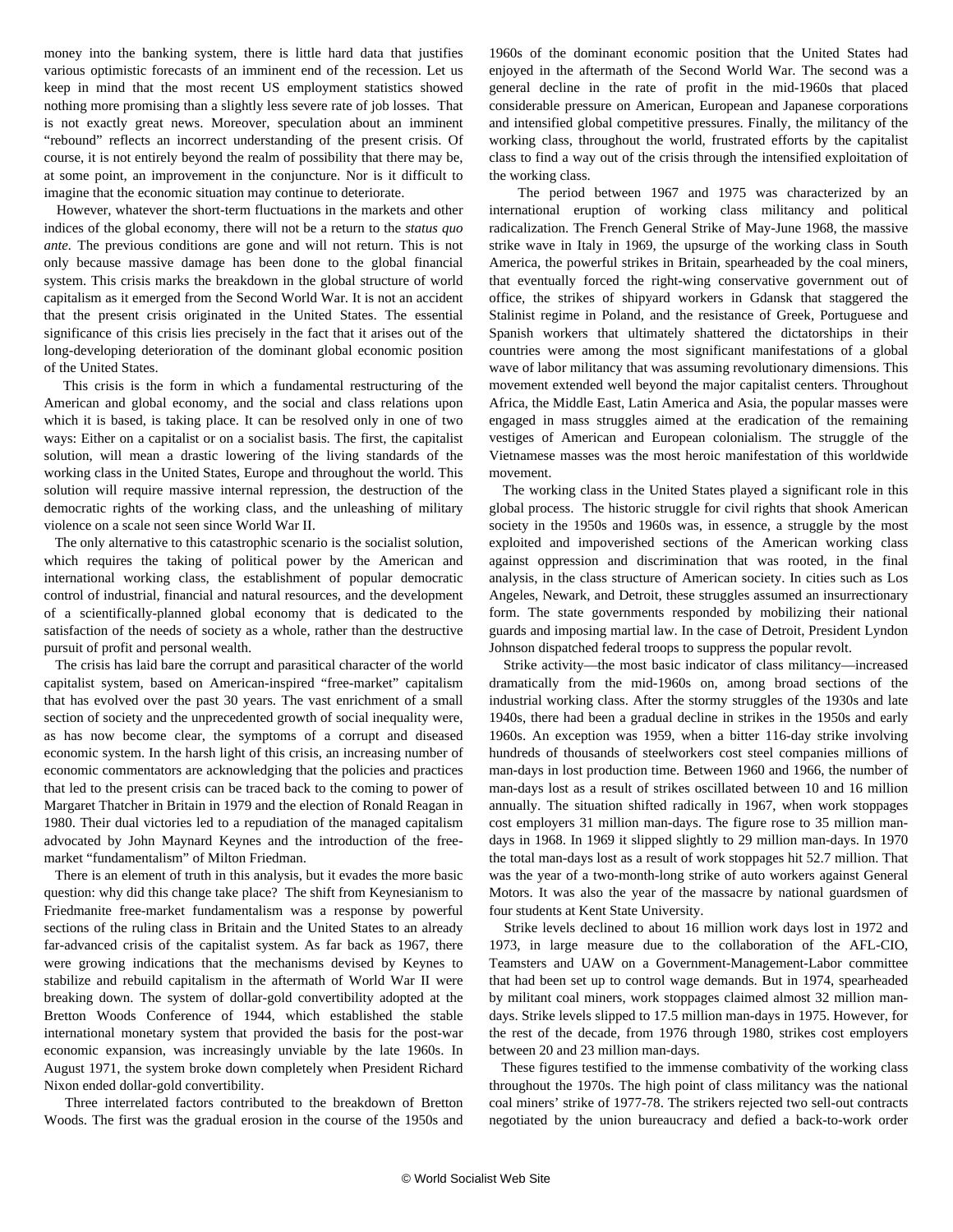issued by President Jimmy Carter, who was acting under the provisions of the notorious Taft-Hartley Act.

 A review of this history is necessary in order to appreciate the changes in American society over the past 30 years. This year marks the 30th anniversary of three events that signaled the beginning of a vicious counter-offensive by the ruling class against the working class. The conditions for this counter-offensive had been created by the fact that the struggles of the working class in the 1960s and 1970s, despite their militancy, had lacked any independent political perspective. The alliance of the trade union bureaucracy with the Democratic Party kept the mass movement within the shackles of capitalist politics and capitalist economics. In other words, the movement eventually arrived at a dead end, which provided the ruling class with an opportunity to reverse its retreats of the previous decades and go on the offensive.

 The counter-offensive began with the appointment by President Carter, a Democrat, of Paul Volcker as chairman of the Federal Reserve. The *Bulletin*, the forerunner of the *World Socialist Web Site*, warned on July 27, 1979, that his appointment signified "a declaration of war on jobs and working class living standards." This analysis was quickly vindicated. Volcker immediately set about to break the back of working class militancy by raising interest rates to unprecedented levels, thus provoking a severe recession and driving up unemployment. Under Volcker, the prime rate eventually went as high as 21.5 percent.

 The second event was the announcement by Chrysler that it would shut down a major production facility in Detroit, the famous Dodge Main plant in Hamtramck that employed several thousand workers. This decision was accepted by the UAW, which ignored demands by rank-and-file workers for action to defend jobs. Opposition was strangled and the factory closed without resistance.

 Finally, the UAW bureaucracy decided to grant Chrysler major concessions on wages and work rules. This began a pattern of unionmanagement collaboration that cleared the way for subsequent attacks on the jobs, wages, working conditions, and benefits of all sections of the American working class. All these events took place even before Reagan was elected president. His accession to the presidency in January 1981 accelerated and intensified the war on the working class that Carter had begun in 1979. The defining event of the Reagan presidency—the firing of 11,000 striking air traffic controllers, members of PATCO—sent a signal to all corporations that strike-breaking and union-busting was legitimate and would enjoy the support of the government. However, Reagan's destruction of PATCO would not have succeeded had he not received the support of the AFL-CIO bureaucracy, which opposed any action in defense of the victimized air traffic controllers.

 In the years that followed, the AFL-CIO bureaucracy sanctioned a wave of government and corporate strikebreaking. There were no shortage of strikes during the 1980s—by Greyhound bus drivers, Continental pilots, Phelps Dodge copper miners, Hormel meatpacking workers, and AT Massey coal miners, to name only a few of the best known struggles of the 1980s. But these and virtually every other strike were isolated by the AFL-CIO and defeated. In the case of the Hormel strike, the United Food and Commercial Workers Union decertified the local that was at the heart of the strike.

 As they collaborated with the government, the Democratic Party and big business in smashing strikes, the unions entered into explicitly corporatist relationships—modeled on the labor-business syndicates established in fascist Italy and Nazi Germany during the 1920s and 1930s—that espoused unrestrained union-management collaboration. In an action that symbolized its corporatist ideology, the UAW adopted the practice of placing a hyphen between its name and that of the Big Three auto companies, as in "UAW-GM," "UAW-Chrysler," and "UAW-Ford."

 After a decade of sabotage, the AFL-CIO, UAW and Teamsters were unions in name only. They had ceased to exist as organizations that were in any way associated with the defense of the working class. Rather, they served the financial and social interests of an upper middle-class stratum of right-wing functionaries, policing workers on behalf of and in collaboration with the corporations.

 The most telling statistical evidence of the impact of the corporatecontrolled unions on the working class is the virtual disappearance of strikes in the United States. Between 1990 and 1999, there was not one year where even six million man-days were lost as a result of strikes. During the present decade the situation has been even worse. Except for 2000, when 20 million days were lost—as a result of the protracted strike of actors (which claimed more than 17 million days)—strikes in subsequent years (2001-2008) oscillated from a low of 659,000 days lost (in 2002) to a high of 4 million (in 2003). Since 2004, the number of man-days lost due to work stoppages averages out to just about 2 million days annually.

 The consequences of the suppression of class struggle by the right-wing bureaucratic labor organizations are seen in the huge growth of social inequality, the stagnation and decline in working class living standards, the emergence of a financial oligarchy that wields unprecedented political power, the erosion of democracy and, finally, the growth of militarism. The reactionary and socially destructive character of economic development within the United States and internationally depended on the intense and active collaboration of the trade union bureaucracy.

 However, it must be stressed that this was not a uniquely American phenomenon. Analogous social processes took place internationally. Capitalism survived the immense working class upsurge of the period between 1968 and 1975 due to the betrayals of the labor bureaucracies. The Stalinist and social democratic bureaucracies played, in their own way, no less a reactionary role than the pro-capitalist labor bureaucrats in the United States. The election of Margaret Thatcher in Britain in May 1979 cleared the path for the introduction of free-market policies that mirrored those of the US, and with similar social consequences. And, as in the United States, the labor bureaucracy played the decisive role in suppressive working class opposition to the policies of the right-wing government.

 Moreover, the decision of the Stalinist regimes to reintroduce capitalism in the countries they dominated during the post war period had an immense impact on global politics and economics during the last 20 years. The dissolution of the Soviet Union and the reintroduction of capitalism into Eastern Europe opened up enormous new resources for exploitation by the United States, European and Japanese capitalism. Even more significant in economic terms was the reintroduction of capitalism into China by the Stalinist regime. The economic transformation of China into a global center of low-cost manufacturing began in the 1980s. This process generated social conflict that culminated in 1989 with the mass protests of student youth and workers. The massacre that occurred in Tiananmen Square in June 1989 was the decisive event in suppressing popular opposition to the right-wing policies of the Stalinist regime.

 The suppression of class struggle in the advanced capitalist countries and the restoration of capitalism in Eastern Europe and China created a favorable environment for the policies associated with the massive growth of the finance industry, laden with debt, during the 1980s, 1990s and the first decade of the 21st century. This was an environment that required the suppression of all restraints—social, political and even legal—on the recklessly speculative operations of capital.

 A protracted period of social and political reaction signifies the forcible and artificial suppression of social and economic contradictions. The degree to which these contradictions have been suppressed determines the force and intensity of the crisis that follows. It is, therefore, to be expected that the present crisis will give rise to explosive social upheavals.

 During its first 100 days, the Obama administration has devoted its energies to protecting the wealth and interests of the financial oligarchy. The recent surge in the stock market—which began after Treasury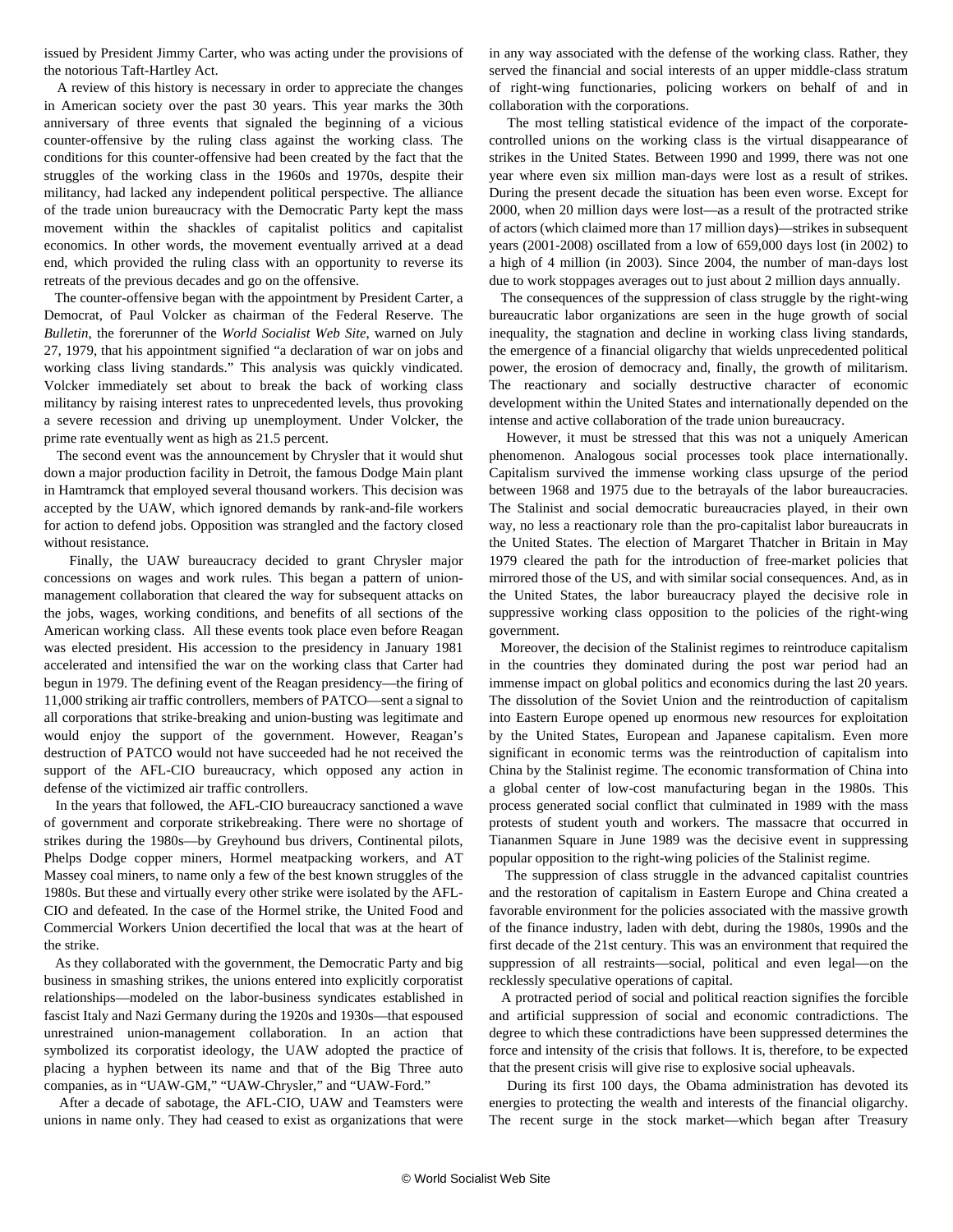Secretary Tim Geithner unveiled the administration's bail-out plan and gained strength after Obama sanctioned a massive restructuring of the auto industry—reflects Wall Street's confidence in the White House. The bank bailout, funded by taxpayers, made it clear to the financial oligarchy that no expense will be spared to protect its interests.

 Obama's intervention in the auto crisis further demonstrated that the administration saw the broader economic breakdown as an opportunity to drastically restructure social relations within the United States at the expense of the working class. This is what Rahm Emanuel, Obama's chief of staff, really had in mind when he said, "Never let a crisis go to waste." As *New York Times* business analyst Floyd Norris wrote on May 2:

 This may come to be seen as Mr. Obama's "Nixon in China" moment. Just as it took a conservative Republican to open relations with the largest Communist country in the world, it took a liberal Democrat to break the UAW.

 Of course, it is necessary to add the following crucial caveat: Obama hardly had to "break" the UAW. It had long ago ceased to be a union in any socially and politically meaningful sense of the word. The UAW is an organization that serves the interest of a vast administration that bases its income on a parasitic, exploitative and duplicitous relationship with the organization's membership.

 The international headquarters of the United Auto Workers employs more than 2,000 people. The printout of UAW International employees runs approximately 130 legal-size pages. Total disbursements to the staff at the UAW's International Headquarters in 2008, in the form of salaries, allowances and expenses, were, according to the union's official financial statement, \$101,896,200!

 Most of the employees are identified as "servicing representatives," "organizers," "stenographers," and "administrative assistants." In other words, they occupy sinecures, for which they are required to do nothing more than support the top union executives. Approximately one quarter of the staff is paid over \$110,000 per year. Most of the several hundred "servicing representatives" receive salaries and additional cash subsidies that run between \$120,000 and \$140,000 per year. The typical "servicing representative" is a semi-retired right-wing bureaucrat in his late 40s or 50s from a union local—which, due to factory shutdowns, may no longer even exist—who is "responsible" in some rather vague sense for overseeing contract agreements covering a few hundred union members. A large number of UAW International staff members share blood ties, so it is not unusual to find families that are collectively receiving more than \$200,000 annually in union payments.

 The UAW's massive loss of membership has had no significant impact on the financial well being of the administration. In 2001, the union had a membership of 701,000 members. Its total assets were appraised at \$1.1 billion. By 2008, its membership had fallen to 431,000—a drop of approximately 40 percent.

 However, during this same period, the UAW's assets rose to \$1.2 billion.

 The increase of assets has made possible a substantial increase in the income of the UAW's administration. In 2000, the International paid its staff \$89.6 million in salaries. In 2008, the salaries had grown to \$100.9 million. Looking at these figures in another way, in 2000 the UAW's central bureaucracy received \$133 in income per union member. Just eight years later, the central bureaucracy received \$233 in income per union member.

 One must keep in mind, as one reviews these figures, that they cover only the staff at the UAW International headquarters. Additional tens of millions are grubbed by the staffs employed by the vast network of local union fleshpots. And beyond the UAW, there are hundreds of other "union" organizations that operate along the same lines, collectively doling out billions of dollars in salaries and benefits to the largest and most expensive corporate-controlled labor-management police force in the

world.

 Everything that Obama has done has been carried out with the UAW's approval. The settlement agreement reached between Chrysler and the UAW, prior to the company's announcement of bankruptcy, includes the following provisions: 1) The cost-of-living allowance is being suspended; 2) Previously negotiated performance bonuses are being suspended; 3) Christmas bonuses are being suspended; 4) Relief time for employers is being substantially cut; 5) The use of temporary employees is being extended; 6) All disputes will be submitted to binding arbitration; 7) Retiree health benefits are being cut immediately.

 In the aftermath of Chrysler's bankruptcy announcement, the UAW is claiming that its close ties with the Obama administration will provide significant protection for Chrysler workers. This is a lie. Again, to quote Norris:

 It is said that the United Auto Workers, which supported Mr. Obama in the election last year, is effectively being paid off by treating the bondholders worse than the retirees. I disagree. The retirees may have a little better chance of getting benefits they were promised, but the current workers are getting little more than being allowed to keep some of their jobs.

 The open involvement of the UAW in these massive attacks has destroyed what little was left of the credibility of this reactionary organization among auto workers. They understand that they have been betrayed by this organization. The workers' defense of their basic rights and class interests must and will lead to a rebellion against the UAW and all the other pro-corporate and pro-capitalist organizations. New forms of class organizations will emerge as workers move into struggle against the capitalist system.

 We have already reviewed the extraordinary decline in the number of strikes, and of workers involved in strikes, during the past 20 years. The virtual absence of industrial conflict between 1989 and 2009 sets these two decades apart from any other period in post-Civil War America. A review of every decade between the 1870s and 1980s would demonstrate that each of them witnessed significant levels of industrial class conflict. The 1990s and the 2000s stand out in sharp contrast.

 But this anomalous character of the past two decades must be analyzed in the context of another principal characteristic of this period; that is, the staggering increase in wealth accumulation in the very richest sections of the American ruling class. In 1947 the richest .01 percent of the population claimed 1 percent of the national income. This was significantly less than the 3.61 percent of the national income that it claimed in 1929, prior to the Wall Street crash. The intervening years had been marked by violent class conflict and the rise of the Congress of Industrial Organizations. By 1973 the income share of the richest .01 percent had declined to 0.6 percent of national income. This low point was a consequence, above all, of the preceding two and a half decades of consistently high levels of class conflict.

 This process began to move in the opposite direction—toward an evergreater concentration of wealth in the richest .01 percent (and, in fact, in the wealthiest 5 percent) from 1979 on. In that year, the richest .01 percent garnered 0.9 percent of the national income. By 1989 its income share had risen to 2.3 percent. By 1999 the income share of the top stratum reached 2.92 percent. By 2006, the last year for which we have figures (based on the studies of Professors Piketty and Saez), the income share of the richest Americans had reached 3.76 percent.

 If we now examine the income share of the top 0.1 percent (one-tenth of 1 percent) of the population, this layer garnered 8.7 percent of the national income in 1929. By 1947 its share had declined to 3.4 percent. At its low point in 1973, its income share had fallen to 2.2 percent. In 1979 it had risen to 2.7 percent. In 1989 its share had leapt to 5.5 percent. By 1999 it had reached 8 percent. In 2006 the income share of the top 0.1 percent stood at 9.1 percent.